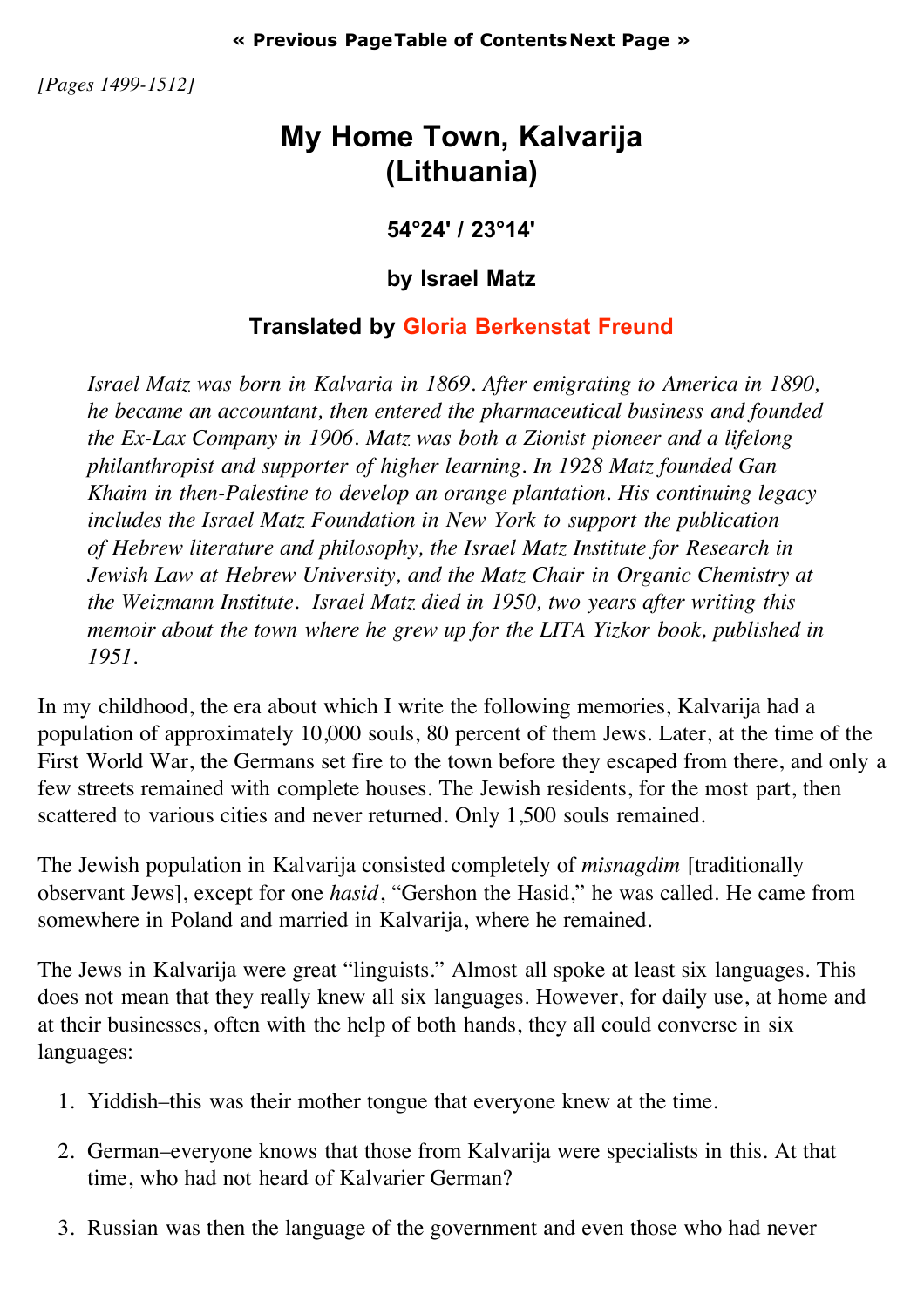studied in a Russian school had to know how to converse in Russian when they had business with the *starostnik* [watchman]. For example, a shop could only be kept open until 12 noon. Exactly at 12 o'clock, a *starostnik* would call out: "*Lavochki zaperet*," that is, "Close the *kremelekh* [little shops], which strongly insulted the Kalvarier shopkeeper. That is, he made fun of their shops [*kromer*] by calling them "*kremelekh*." Often it would happen that a Jew was caught selling a herring on Sunday after 12 noon or a basket of mushrooms. Then the Jew had to use the Russian language, along with a few coins, it goes without saying, and the *starostnik* annulled the decree.

- 4. Poles lived in the city, and would come into the shops to trade. One had to speak Polish!
- 5. And the main income was drawn from the Lithuanian peasants, with whom it was necessary to speak Lithuanian.
- 6. The language that all Jews learned in *kheder* [religious elementary school]. They read their newspapers and *seforim* [holy books] in this language and carried out their correspondence, both letters of friendship and letters that were concerned with business. Here I mean, Hebrew. However, essentially one did not speak Hebrew; it was not then the style. The only one with whom a Jew would "speak" Hebrew was the Polish maid while making *kiddush* [the blessing over the wine]. Suddenly noticing that the maid had forgotten to place the *challah* on the table, or that a knife was missing, the head of the house was forced to say in Hebrew: "*Shifkha, nu lekhem*?!" or: "*Shifkha, nu sakkin?!*" ["Servant, well, the bread?" or: "Servant, well, the knife?"] because one cannot interrupt a prayer in the middle of *kiddush* in the language of the weekday.

Jews in Kalvarija began to emigrate to America more than 100 years ago. When I came here in the year 1890, Kalvarier Jews already had deep roots here in New York and in other cities in America. They had their own stores and factories, were already real estate agents, and played a significant role in communal life in New York. The late Yitzhak Spektorski, my friend from Kalvarija, was then the superintendent of the Educational Alliance. The Kalvarija *shul* on Pike Street already had a reputation as one of the oldest Orthodox synagogues in New York–with famous rabbis and cantors. One of them was the Vilna city cantor, Kuper, who was specially brought over, and he was held in great respect to the end of his life.

When I disembarked from the ship that brought me to America in 1890, I saw several dozen Jews who had come to meet their relatives who were on the same ship. I did not have anyone to meet me. And when they noticed me–a young man who was, alas, all alone in a strange land, without any relatives who would know at least how to take the first step in the great Golden Land–they began to console, encourage and express sympathy for me. After all, Jews are merciful and sons of the merciful! But when they asked me, "Where are you from?" and I answered, "From Kalvarija," the sympathy changed into a sort of expression of envy. If this was so, they said, you are already taken care of—Kalvarier Jews here are all well off.

In later years, Kalvarier Jews played an important role in New York in various areas. One of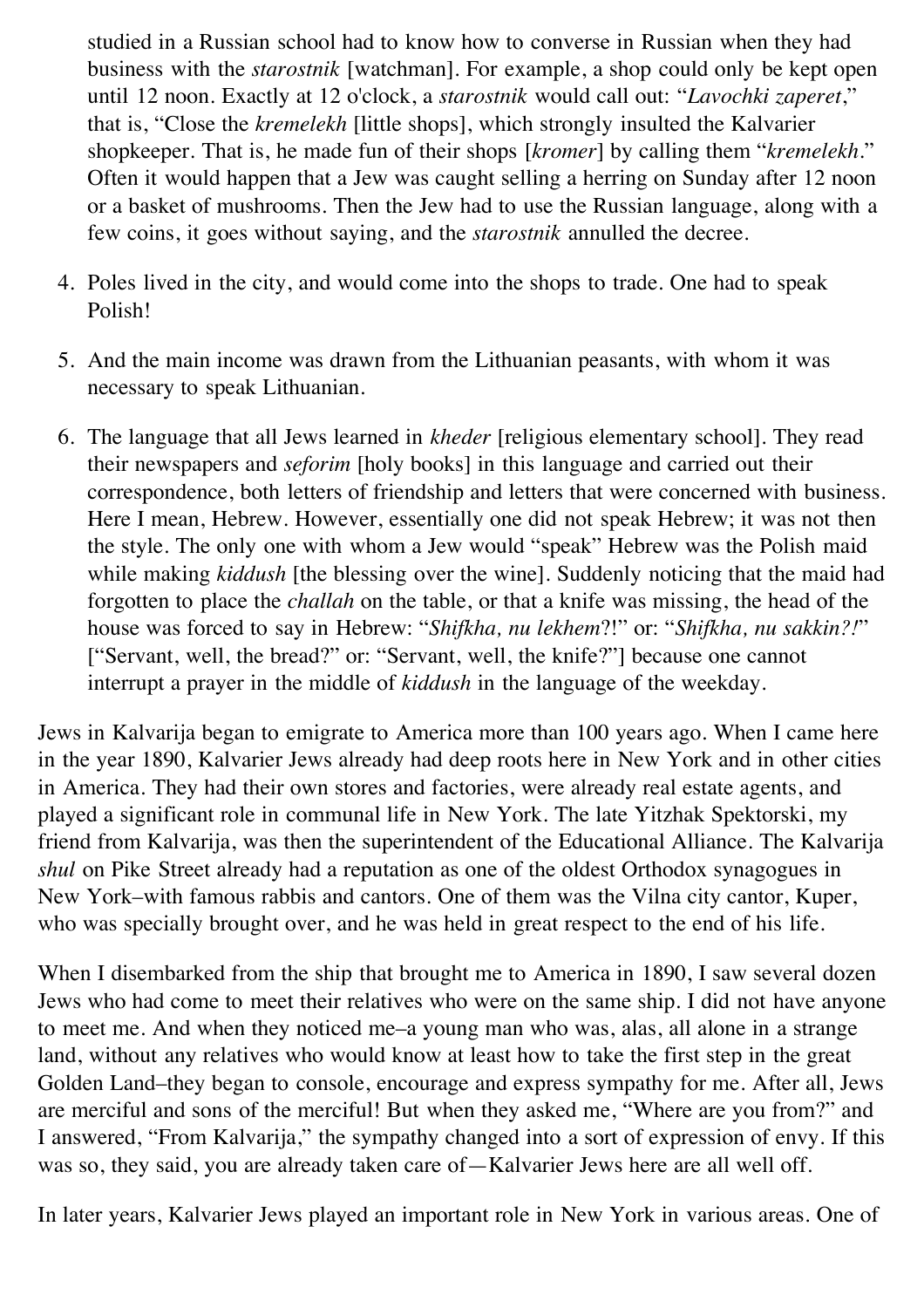the rabbis of Temple Emanu-El in New York, the richest Reform temple in America, was the well known Dr. Samuel Shulman, born in Kalvarija, who came to America with his parents when he was still very young and later traveled to study in Berlin. Dr. Shulman is 86 years old and now the Rabbi Emeritus of the same temple. This same temple again chose a Kalvarier *landsman* [person from the same town], Dr. Goldenson, who is still the chief rabbi of Temple Emanu-El, as Dr. Shulman's successor. [Author's note: Since this article was written, Rabbi Goldenson has become Rabbi Emeritus because of his age.]

Who has not heard of the Eron Preparatory School, a school that has already existed for 50 years? It gave thousands and thousands of young immigrants the necessary education so that they could enter colleges and other educational institutions. A great number of those students are now famous lawyers, judges, doctors, engineers in various cities in America. Do you know who the founder of this important teaching institution was? It was one of my friends from Kalvarija, the late Josef Eliyahu Eron, with whom I studied under Yisroel Meir Elkes, the most distinguished *gemara-melamed* [teacher of talmud] in Kalvarija, who was the father of two well known doctors in Kovno. A third son of the same teacher, Yehuda Elkes, now lives in Buffalo, New York and is one of the owners of a large "chain store" organization. In 1914, when the American Socialist Party had the honor of electing a Socialist candidate for the first time, the successful candidate was again a Jew from Kalvarija, Meyer London. [Author's note: See Hillel Rogof's article about Meyer London in the second volume of *Lita* that will be published soon. Translator's addendum: This article does not appear in *Lita*, vol. 2, published in Tel Aviv in 1965.]

London was the son of Efroim London, a Talmudist with revolutionary ideas, and came to America with his family in 1888. Meyer London's father was a publisher of the radical weekly *der morgnstern* [*The Morning Star*] for a short time. He did not actually accumulate any possessions–the only inheritance he left for his son, Meyer, was his progressive ideas and his continual striving to better the condition of the workers. Meyer London usually had many political opponents in Congress, but everyone respected him for his honesty and his devotion to his ideals and to the working class in America, whom he served with devotion until the end of his life. A half million people accompanied him to his eternal rest. And we can list a hundred more Jews from Kalvarija who became successful and famous in all fields in America.

It was not just chance that Jews began to leave Kalvarija for America earlier than from other cities in Lithuania and Poland. Kalvarija is only a few miles from the German border. Kalvarija merchants would travel to Konigsberg to buy goods. Dozens of Kalvarier business owners would spend ten months a year in Konigsberg as *comisionern* [those who sell for commission]–middlemen between the wheat merchants and the shop owners of Kalvarija and the large merchants in Konigsberg. When these *comisionern* would come home for *yom-tov* [religious holidays], they would speak about the miracles and wonders of Germany, about German culture, about the progress that Jews had made there–their temples, their rabbinical schools, their great learned men who wrote books in German about Jewish learning.

Thus, little by little the tree of knowledge was absorbed as everyone strove to become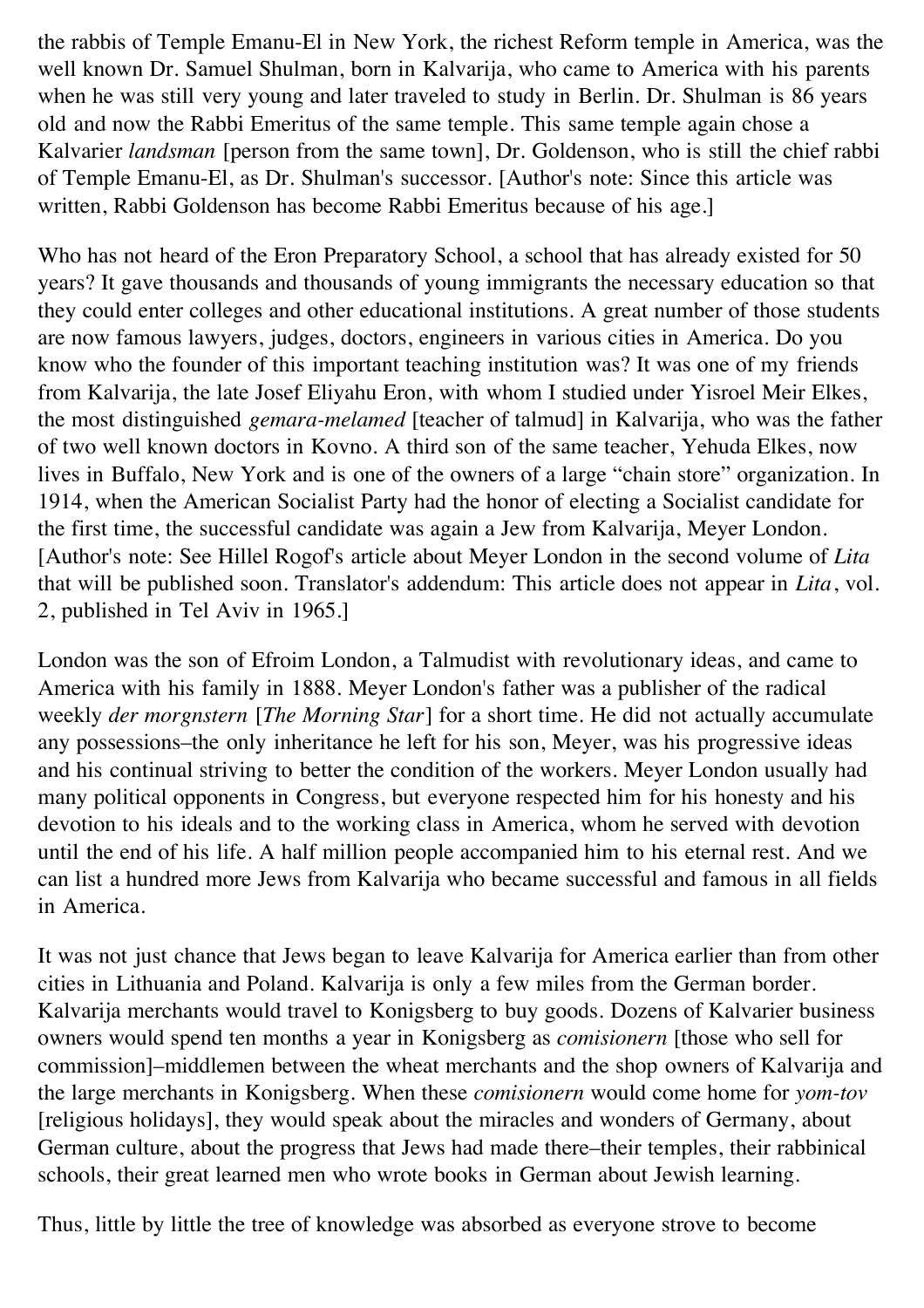civilized. The well-to-do young people began to study Russian and German in addition to *gemara* and *tanakh* [rabbinical commentaries and Bible]. The people began to speak *deutschmerish* [Germanized Yiddish], a "Kalvarier German" that is known all over the world. Long caftans and long side curls were rarely seen. Respected members of the householder class, about whose piety there was no doubt, began to subscribe to *ha-magid* and *ha-melitz–*the younger ones to *ha-shahar* [Hebrew daily newspapers], the *Wschod* [Polish language newspaper published in Lviv]. Others also subscribed to daily Russian newspapers in order to know what was happening in the Russian world.

We couldn't make any sense of the letters that would come from America. The young men who would go to America did not bring any education from home with them and did not acquire any new education in America. Their letters, of necessity, consisted of half bad Yiddish and half still worse English. I remember one letter from America that I was given to read and which ended with approximately the following words: "*Eksciuz mi, vos ikh muz finishn meyn leter. Ikh muz geyn mit meyn loer in court bikoz meyn lendlord wil mir makhn tzu mufn* [Excuse me that I must finish my letter. I must go with my lawyer to court because my landlord wants to make me move]." The *leters* were permeated with words such as *weydges* [wages], *biznes*, *ryelesteyt* [real estate], *saydwoks* [sidewalks], *skuls* [schools], *djodjes* [judges] that no one understood. Yet one read about the wonders of America in the newspapers–that everyone there was equal; that a Jew was not persecuted because of his religion; that he could live wherever he wanted and do what he wanted, without anyone asking whether he had a passport and…that hoards of gold were just lying around in the streets.

The economic situation in Kalvarija, as in all Lithuania, was very serious. There was no industry in the small towns, only shops and craftsmen, the majority of whom had to make a living from each other. Many families lived in great need. Herring was a good commodity in Kalvarija. In many houses, bread and herring would be the only meal, except for *shabbos*, when a pound of meat helped to give the entire family the obligatory pleasure of *shabbos*, for which Jews would wait impatiently the entire week.

The Jews were not overly concerned about eating–where is it written that Jews must eat roast goose? Let the landowners eat it–for them, only the body and worldly pleasures exist–let them have pleasure. Yet Jews were blessed with large families, with grown daughters for whom marriages could not be arranged without dowries. And then, is it a disgrace for a Jew to raise a daughter in his house until her braids are long? This is not thought about for long and the father grabs the silver candlesticks that he inherited from his parents and takes them to the *gemilas khesed* [interest free loan society]–a charitable institution that lends money for pawned items without interest–and receives the needed sum to buy a ship ticket. Meanwhile, the mother packs a large package that consists of biscuits with three pounds of hard cheese and they send their eldest son to America. They are sure that as quickly as the son begins to earn, he will send a ship ticket for his father, and after that they will both bring over the entire family to America. In very many cases such calculations were realized and in this way hundreds and hundreds of families from Kalvarija moved to America.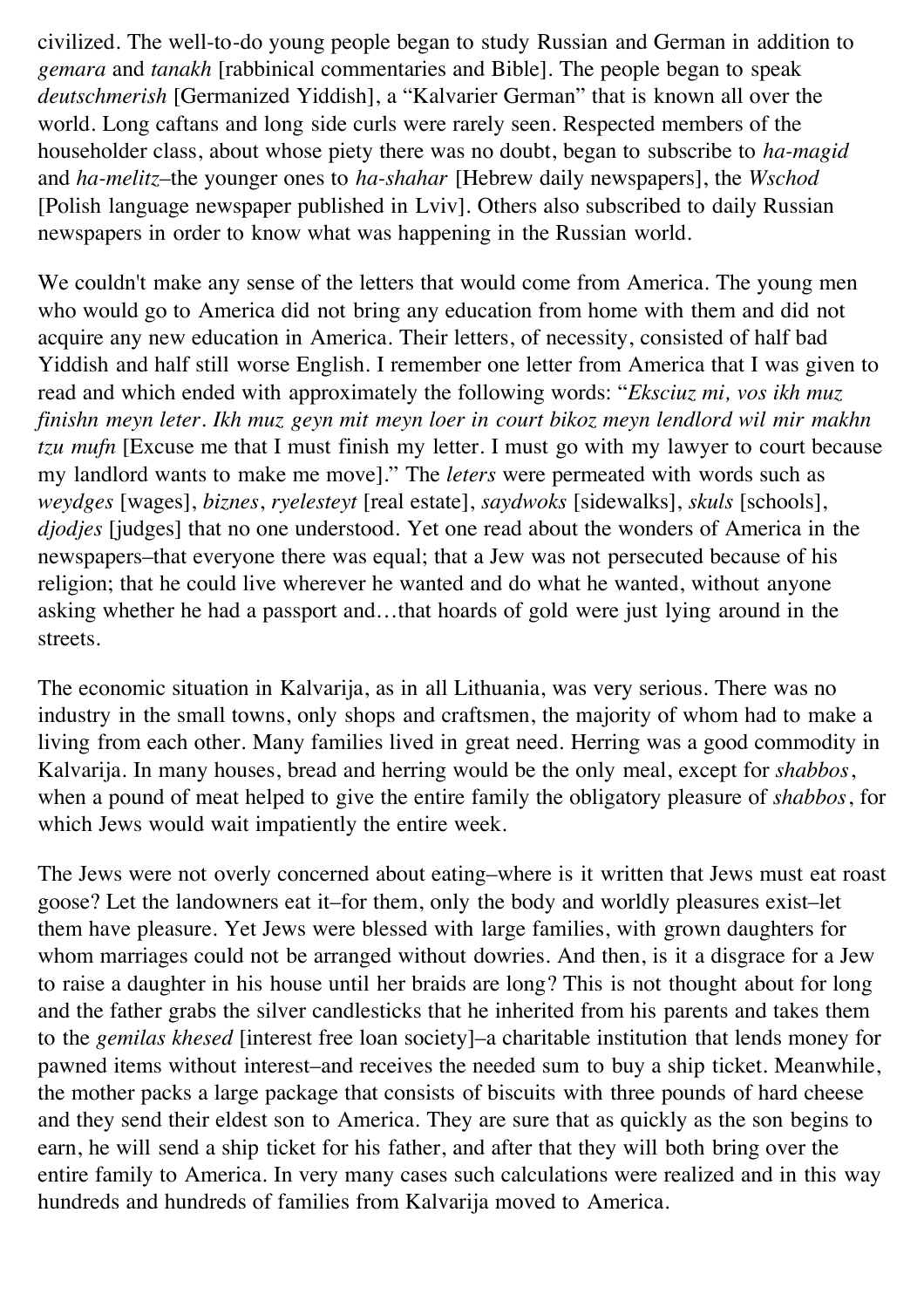Another cause of the great emigration was the problem of "military service." Under the Czarist regime, a Jewish boy had no desire to sacrifice the best years of his youth to the government that rewarded him with a "Pale of Settlement" and pogroms. When the time came for the young man to appear for conscription, he would be dressed in a *sermiga* [robe made of coarse cloth], disguised as a Lithuanian peasant, and was smuggled across the border to Germany. From there he arrived in America without difficulties.

Several "specialists" in Kalvarija were involved in the matter of smuggling emigrants across the border, from whom they made their living. They were close friends of the *pogranichnikes* [border guards], employed to guard against such thieves at the border. After a good drink of whiskey with a bribe of a ruble or two, the border guards would suddenly stare at the moon and keep looking at it until the Jews in the *sermigas* crossed the border. Then the border guards would again lower their heads and begin to guard the border.

In 1881, a great emigration from Kalvarija, as well as from every other Jewish city in the Russian empire, began again, when the Russian Czar Aleksander II was shot and a new wave of pogroms against Jews began under the new czar. True, only a few small *shtetlekh* in Lithuania experienced pogroms, but the Jewish population was dominated by the fear that sooner or later the Jews of Lithuania would also be attacked. Great masses of Jews left their cities and towns and escaped to wherever their eyes took them–to America, Argentina, South Africa and other countries. It did not occur to anyone then that this seeming catastrophe would in time be seen as a remedy for the plague of Hitler. Hundreds of thousands of Jews survived because they escaped from Russia.

In addition to the above reasons, the influence of the *haskalah* [Jewish Enlightenment] in the 1870s and 1880s also contributed to the large emigration from my birthplace. This was the time when every Jewish young man would read, devour, everything written in Hebrew. They had never had the privilege of seeing a Hebrew writer, but they imagined that he was some kind of special personality, a sort of prophet whose every word becomes holy. Who still talks about Peretz Smolenskin, publisher of *ha-shahar* [*The Dawn*] in Vienna? He, more than any other writer, enchanted the Jewish youth with his impetuous articles and short stories. His words were the holy of holies. In his *ha-to'eh be-derekh ha-khayim* [*Errors on the Paths of Life*], Smolenskin describes a small town young man who floats around in a world of chaos, rambles from one town to another, from one settlement to another, from one Hasidic rabbi to another. He keeps on wandering, searching and he himself does not know what he is searching for. He remains bewildered, cannot find steady ground anywhere on which he would be able to take a secure step and find the possibility of survival.

The moral that one could draw from that book was evident, that the Jewish young people could not advance further in such a way. Jewish young people must prepare themselves for a career–they must seek a purpose. This book made a strong impression on the young of Lithuania. For the young, their homes became crowded and uncomfortable. Young people began to feel there was no air to breathe in the small *shtetlekh* and decided to muster all their strength to leave their narrow confines and to seek a purpose and a goal in life.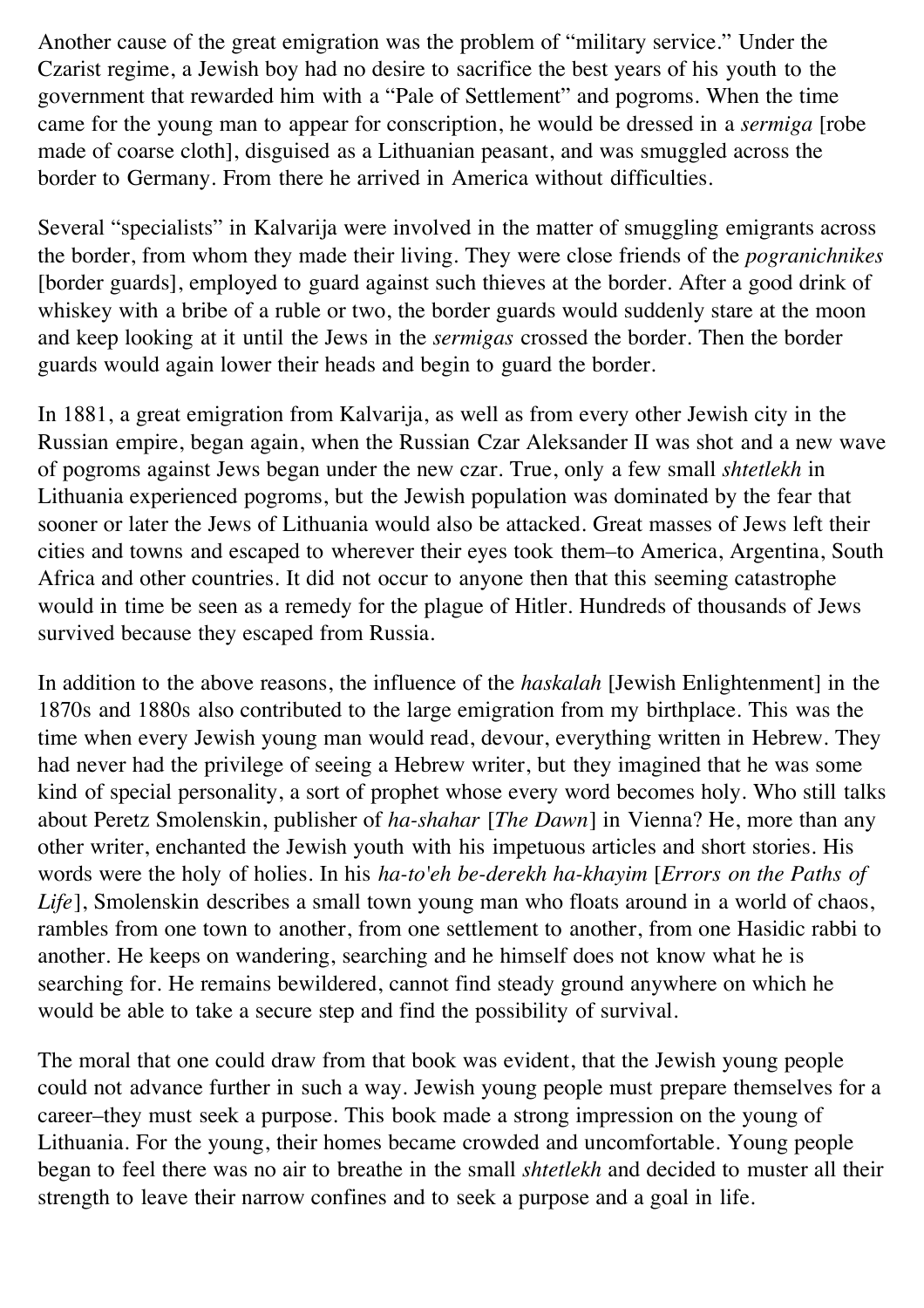The older Jews would even make fun of those "civilized nail searchers" [educated good-fornothings], but the young were not very bothered by this–let the old people stay in the small, dark *shtetlekh*, go on selling *herring mit klumpes* [bunches of sliced onions, garlic and black pepper] and split hairs about a *maharsho* [commentary on the Talmud by Samuel Edels]. They, the young, were educated, progressive people, belonging to a modern generation with modern ideas, a modern world view, and could no longer remain there. They had to leave.

But where to go? Only a few had the means to travel to study at a *gymnazie* [high school] somewhere or where there was a technical school. The mother began to look for the means, and packed a package of zwiebacks with cheese or herring. The father had to agree and escorted the young man on his way; he gave him a *tefillin* [phylacteries] bag, offered a *tefilat ha-derekh* [prayer for the traveler], and with luck, the young man would make his way to America.

The remaining Jews in Kalvarija continued to live their own lives, content and at ease with their ideals and their strivings. These were Jews who lived not for the body, but for the soul. Jews were tormented by desperate longing, asking: "Where will we get help? Where will we grab some small earnings to be able to feed our household?" There were times when there was literally not a loaf of bread in the house, yet in addition to so many lacks, school tuition for a child was always necessary as well. Eating, clothing, a roof over the head was often forgotten and money for the teacher had to be raised. A loan was made from the interest-free loan society. The silver knife and fork that lent beauty to the house, that had been received as wedding gifts, were pawned–and the needed tuition was assembled. This very child, as it happened, often went to *kheder* half hungry. When there would be money, he would be better cared for, but for now he had to go to *kheder*, he had to study *torah*– it could not be otherwise.

There was a market in the city–an event for which all of the merchants and ordinary small tradesmen waited all week long. It would be, God willing, a small rescue: a householder could pay a few of his debts; another could maintain his status. Reb Khaim, the owner of a dry goods store, passed the dry goods store of another, thinking of him as a competitor with whom he had once argued over a customer. However, the evening before they had both sat at the Talmud Society studying a page of *gemara* and there everyone was entangled with a *tusfus* [commentary on the Talmud by Tusfus] that was "tough," very difficult to understand…hairs were split and labored over and no correct interpretation could be found. On the day of the market, Reb Khaim entered the store of his competitor and called out with a joyful voice, "Do you know, Reb Dovid, what just occurred to me? Indeed, about the *tusfus* that we could not work out last night…" Reb Dovid halted his "business" and as for his customer—never mind, the Gentile would wait–and he listened to Reb Khaim's idea with patience.

And later in the afternoon, when Yona, the hardware merchant, went to *daven minkhah* [say the afternoon prayers] and on the way saw a competitor still standing in his shop who might, God forbid, miss the afternoon prayers, he ran in energetically and with a yell, "Reb Shlomo, it is already late, *minkhah*!" They both immediately left and went arm in arm to the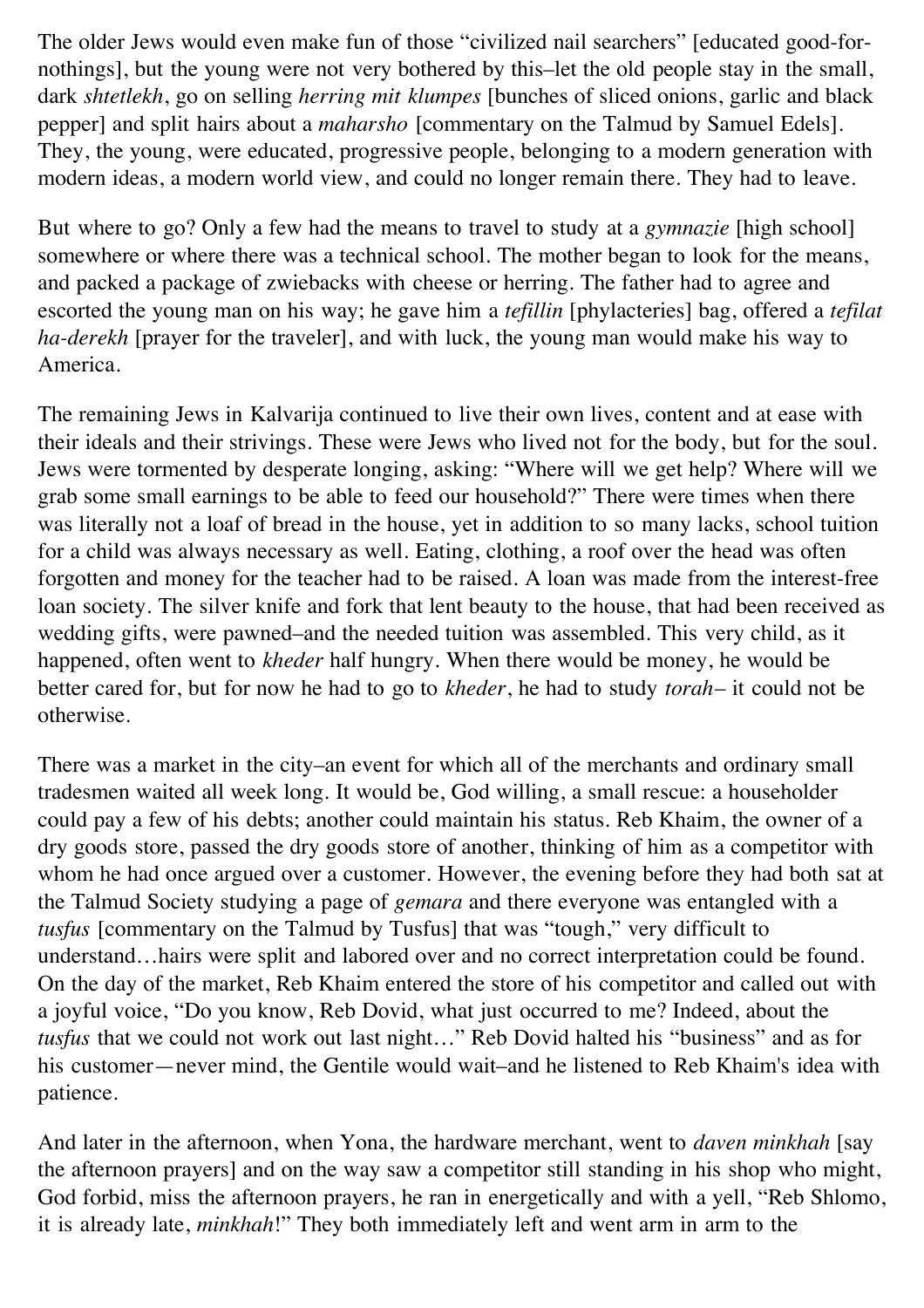synagogue to *daven minkhah* together.

Communal prayer was strongly embraced in Kalvarija. The men would leave their work and their businesses at *minkhah* and go to the synagogue or to a house of study. Firstly, it was a great *mitzvah* to pray collectively, and secondly, coming together for prayer was a part of their communal life. At the afternoon and evening prayers, there were small discussions about politics, new edicts on the Jews, the new mayor in the city…was he a friend of the Jews or, God forbid, not.

A *magid* [preacher] would often come to the city to hold a few *droshus* [sermons], which very much delighted the congregation, particularly when one of the famous "worldly preachers," such as the Kelmer *magid* or Reb Khaim Rumshishker would come. Then, Jews stood head on top of head in order to hear. Once, I remember, a *magid* did not do very well with his *droshe*. The evening before, the crowd had not put as much money for him in the plates as he expected. *Nu* [Well], he began to attack Kalvarija and its Jews in his second *droshe*. He said, "Kalvarija consists of two words: *kal* [Hebrew: "light, little esteemed"]–the Jews here are lacking in *mitzvos* [good deeds], *u-ra* [Hebrew: "bad"]–and they are bad…" However, before the *magid* could finish speaking, Reb Arele, a Jew, a *gemara* teacher, ran to the *bimah*, with his thick stick in his hand and yelled to the *magid*; "Get down from the *bimah*, you insolent person. How dare you have the nerve to curse our Kalvarija Jews!" The shamed *magid* immediately left the *bimah* and took the first wagon that left for Mariampol.

After *maariv* [the evening prayer], all the members of the Talmud Society would sit around a long table in the synagogue and study the daily page of *gemara* together. In this way every evening, except for Friday night, they studied page after page, chapter after chapter, tractate after tractate, precisely, systematically, until in seven years they had finished the entire Talmud. With great satisfaction, the conclusion of the reading of the Talmud was celebrated with a grand parade, a large banquet, in which all the householders of the city took part, even those who had never studied a page of *gemara* in their life. At this banquet, everyone would bring his own fork, knife and spoon. There was no shortage of liquor and there was great rejoicing that was remembered until the next completion of the Talmud reading seven years later.

In addition to the Talmud Society that consisted of Jews studying the *gemara*, there was a Mishnah Society, in which there were no great scholars. Often they would make use of a rabbi who would help them crawl through the *mishnah* chapter every morning after prayers.

There was also an Ein-Yakov Society [*Jacob's Well*, title of a 16<sup>th</sup> century book of rabbinical commentary]. It consisted of simple, but honest Jews, who would come together in the synagogue every *shabbos* night after *havdalah* [the conclusion of the Sabbath]. Borukh Itsel, the *gemara* teacher, would recite from the *ein-yakov* and then immediately translate it into Yiddish. Jews would come to every Torah lesson with great eagerness. Firstly, it is not proper for a Jew to be a complete ignoramus and, secondly, they had great pleasure from the beautiful stories from the e*in-yakov*, which Reb Borukh Itsel, with his beautiful grey beard and his easy-going face, had so finely and clearly translated.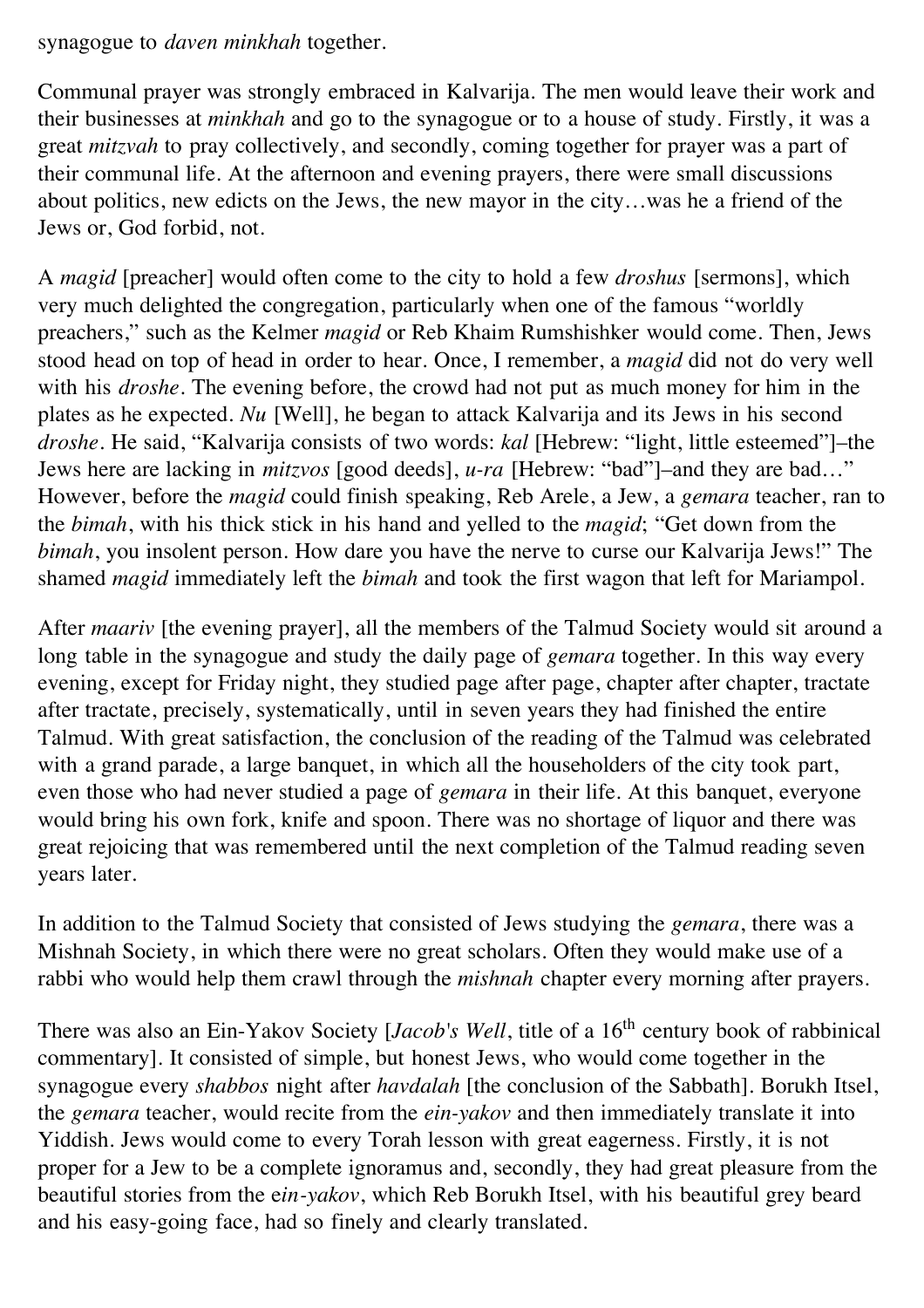There was no *gymnazie* in Kalvarija. Several dozen parents sent their children to the Mariampoler or to the Suavlker *gymnazie*. Only well off parents could do this. It also required great effort at that time to send children to a *gymnazie*. Pious Jews said, "All the children were required to write on *shabbos*." This was half-true: writing on *shabbos* was not required, but the anti-Semitic teachers as good as boycotted the Jewish students who refused to write on *shabbos*. Such students could not remain in the *gymnazie* for long.

At least there were, *on ein-hora* [without giving an evil eye], enough *khederim* and *melamdim* [teachers] in Kalvarija. There was someone in almost every family who was a teacher. Without exception, every teacher lived in great want and need. Often, the *rebbitzen*, that is, the teacher's wife, helped her husband earn a living. One had a spindle in the *kheder* itself, on which she spun flax. A second had a goat and would sell the milk to her neighbors. Others were shopkeepers. Also the shop with the goods was often in the *kheder* itself. The shop was a sort of "department store" where many good things could be gotten: needles, matches, soap, nails, herring, pencils and what-not. When these women earned a few rubles on market day, the store was left with empty shelves. One of them sold *dreydlekh* [spinning tops used in a traditional c*hanukah* game] and Haman rattles that she would sell *erev chanukah* and *erev purim*. The *rebbitzen* made the *dreydlekh* herself and she was proud of her production. A very dignified student would have the privilege of seeing how the *rebbitzen* poured the hot lead into the wooden forms and a few hours later out came the beautiful, finished *dreydlekh* with Hebrew letters on four sides of every *dreydl*.

In my time, in addition to the old-fashioned *khederim*, there was a Jewish school with five levels in Kalvarija that was founded by several progressive middleclass men. *Gemara, tanakh*, Russian, German, geography, history and a few other disciplines were taught there. When the school was founded, the *melamdim* protested vigorously as to why their livelihood was being taken away. There were several more or less intelligent local teachers and *melamdim* who were employed in the new school. The rest were brought from other towns. One of those employed locally was the German teacher, Yehuda Blumenzon, an aristocratic Jew who did not wear a cap, but a hat, and he wore gloves the entire year, both summer and winter. He came to America during the 1890s and became a worker at the *yidisher tageblat* [*Yiddish Daily Newspaper*] in New York.

There were also many traditional *talmud-torahs* [free religious elementary schools for poor boys] in Kalvarija to which very poor Jews would send their children to learn for free. The schools were supported by the entire town's householders, and the *shames* [rabbi's assistant] of the *talmud-torah* would go around with a *pushke* [small box used to collect money for various charitable purposes] to collect the weekly contribution.

The same method of collecting contributions was used by all of the other charitable institutions in Kalvarija, as for example, *somekh noflim* [help for the fallen], *hakhnosas kalah* [assistance for poor brides], *gemilus-khesed* [interest-free loans], *hakhnosas orkhim* [extending hospitality to poor travelers], and others.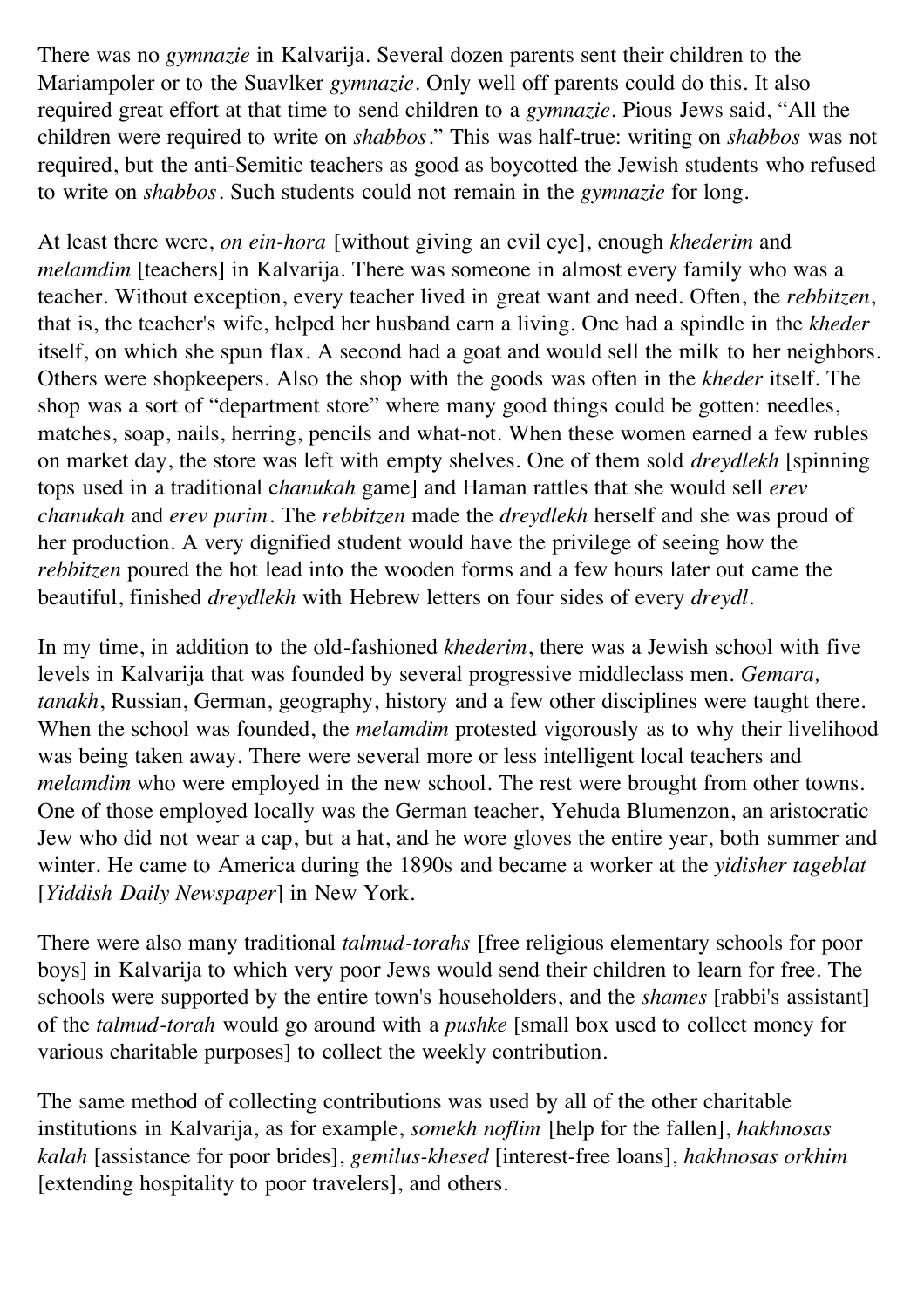Money for Passover goods for the poor was collected *erev Pesakh* [on the eve of Passover] and the householders considered it a holy obligation to contribute. It once happened that a Jew, a rich man, refused to contribute for the Passover goods; he went bankrupt–no one had any further dealings with him.

This was the city of Kalvarija where I was born, where I spent my childhood years. It is now an extremely long time since I left the town. I lived for all these years in a different country, under other circumstances. However, today I am still bound to my birthplace by so many memories, partly pleasant, partly sad. However, even the sadness of the memories always has for me a force of attraction and I cannot forget them and will not forget. The panorama of the town–the physical and the spiritual panorama–always appears before my eyes.

Here I see the fine, courteous proprietors who lived a pious life, even when they stood on cold winter days in their open, unheated shops or sat at a workbench in a small, poor apartment. The first thought for all of them was to earn a living in order to satisfy the soul, so that their children could study *torah*, so they could support a poor relative, so they could make the weekly contribution to all of the charity institutions when the *shames* came to demand it every Friday.

And who can forget the good-hearted Jewish women who would often go around with a red shawl gathering money for a needy family? They did not say who the family was and no one dared to ask in order that no family be humiliated. But everyone threw something into the shawl. Everyone knew that when such women went collecting, it was a matter of saving a life, that people were starving or that someone was, God forbid, ill.

And how can we forget those young, inexperienced, idealistic young men who so naively aspired to become independent in order to satisfy their ambition to better the condition of the Jewish people, or the lot of suffering humanity?...

And the homey Friday night floats in my thoughts, how every Jew cast off his earthly clothing, all earthly thoughts as if through a spell and entered a world of ecstasy in a world of nobility, of elevation and Godliness. Suddenly, they forgot all of their troubles and suffering, all edicts against the Jews–they forgot everything–on *shabbos*! Today is s*habbos*; the house was cleaned, the *shabbos* candles already burned in the silver candlesticks, the table was prepared with the needed crockery on the snow-white tablecloth, the bottle of wine with the *kiddush* cups waited for the father to make the blessing. The father came from the synagogue with a guest for *shabbos* and after a joyful *gut shabbos*, he immediately began to sing s*habbos* songs in sweet *shabbos* tones. No one actually saw the *shabbos* soul, but it was felt in every corner, perceived on everyone's face when they sang the *shabbos* songs with the father–the mother, the children and the guest.

What were they all singing? Were they celebrating a victory of the people on the battlefield? Were they praising with song the greatness of the heroic field marshal who annihilated cities and countries and enslaved and murdered millions of innocent people? No, they were singing: *shalom aleikhem malakhei ha-shalom* [Peace upon you, angels of peace]! They were